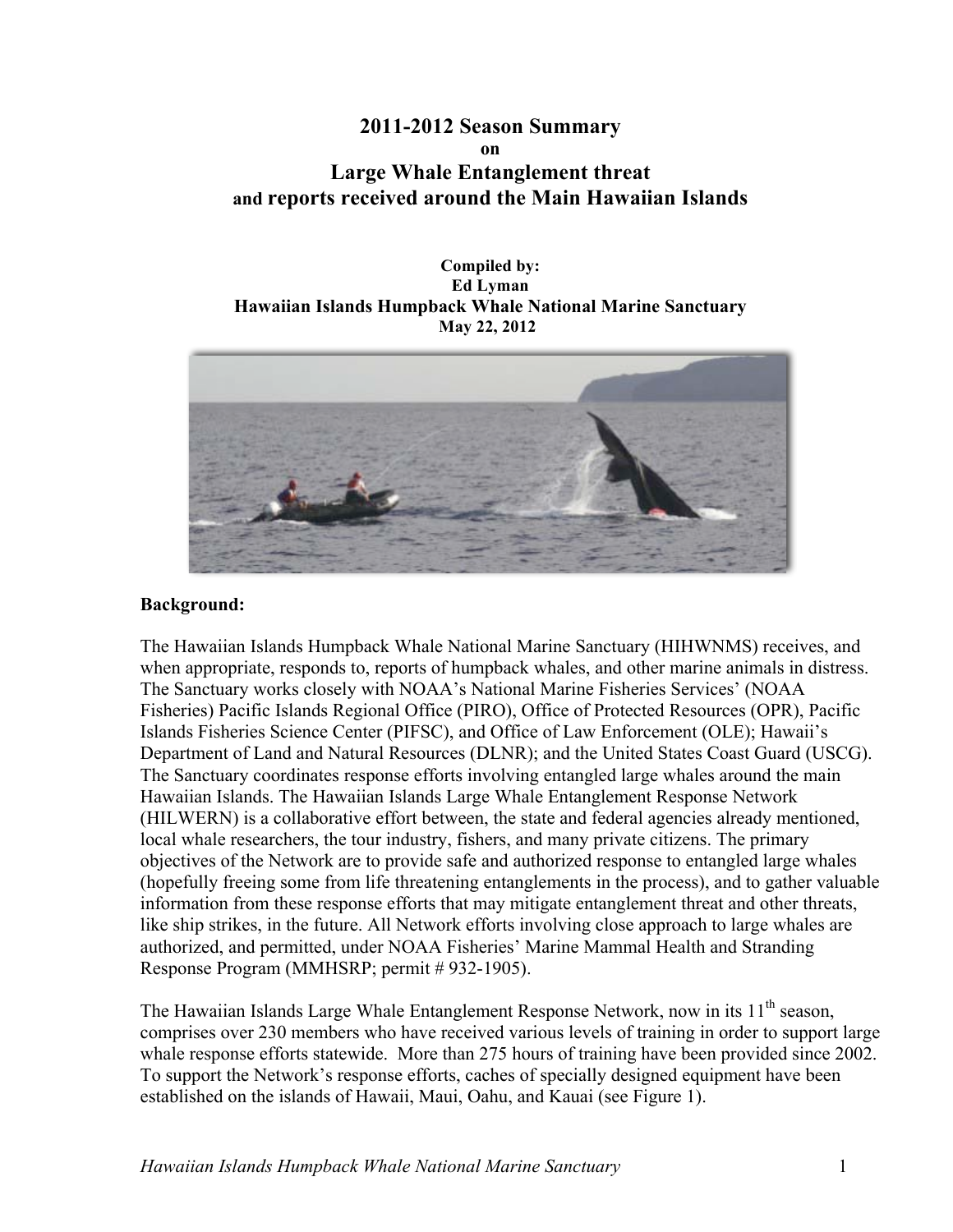Since 2002, the Sanctuary has received more than 211 reports of whales entangled in gear. The earliest confirmed report of a humpback whale entangled based on the breeding/ calving season was Nov 1 (2007), while the latest was April 25 (2008). Confirmed reports generally start in December, increase in frequency through February, and then decline into April. Only one confirmed large whale entanglement report (a sperm whale reported entangled north of Layson Island on May 27, 2011) has been received in May (See Figure 2). The number of reports has generally increased each season (see Figure 3). Overall, 112 reports were confirmed as truly involving entangled large whales, representing as many as 70 different animals (see Figure 4). All, but three of these reports – a sei and two sperm whales, were humpback whales.

unconfirmed reports over the years. This last season  $45\%$  (N=31) of reports were unconfirmed The Network does not or cannot respond to every report of an entangled whale. Past responses and thorough vetting of initial entanglement reports has shown that approximately half (48%) of reports here in Hawaii have been misreported or cannot be confirmed (Lyman *et al*, 2007). Continued outreach and efforts into reporting have decreased the number of misreported and (i.e. unable to confirm or confirmed as not representing an entangled whale). Examples of misreports include: white-flippered humpback whales interpreted as carrying gear; animals in the proximity of gear, but not entangled; reflections off the wet backs of animals interpreted as buoys; calves being interpreted as gear; and surface behaviors, like breaching, being interpreted as animals trying to throw an entanglement. Figure 3 shows the total number of reports received each season broken down by confirmed and unconfirmed.

**Figure 1: Location of confirmed humpback whale entanglement reports from Hawaii between 2002 and 2012, and network preparedness.** 



*Hawaiian Islands Humpback Whale National Marine Sanctuary* 2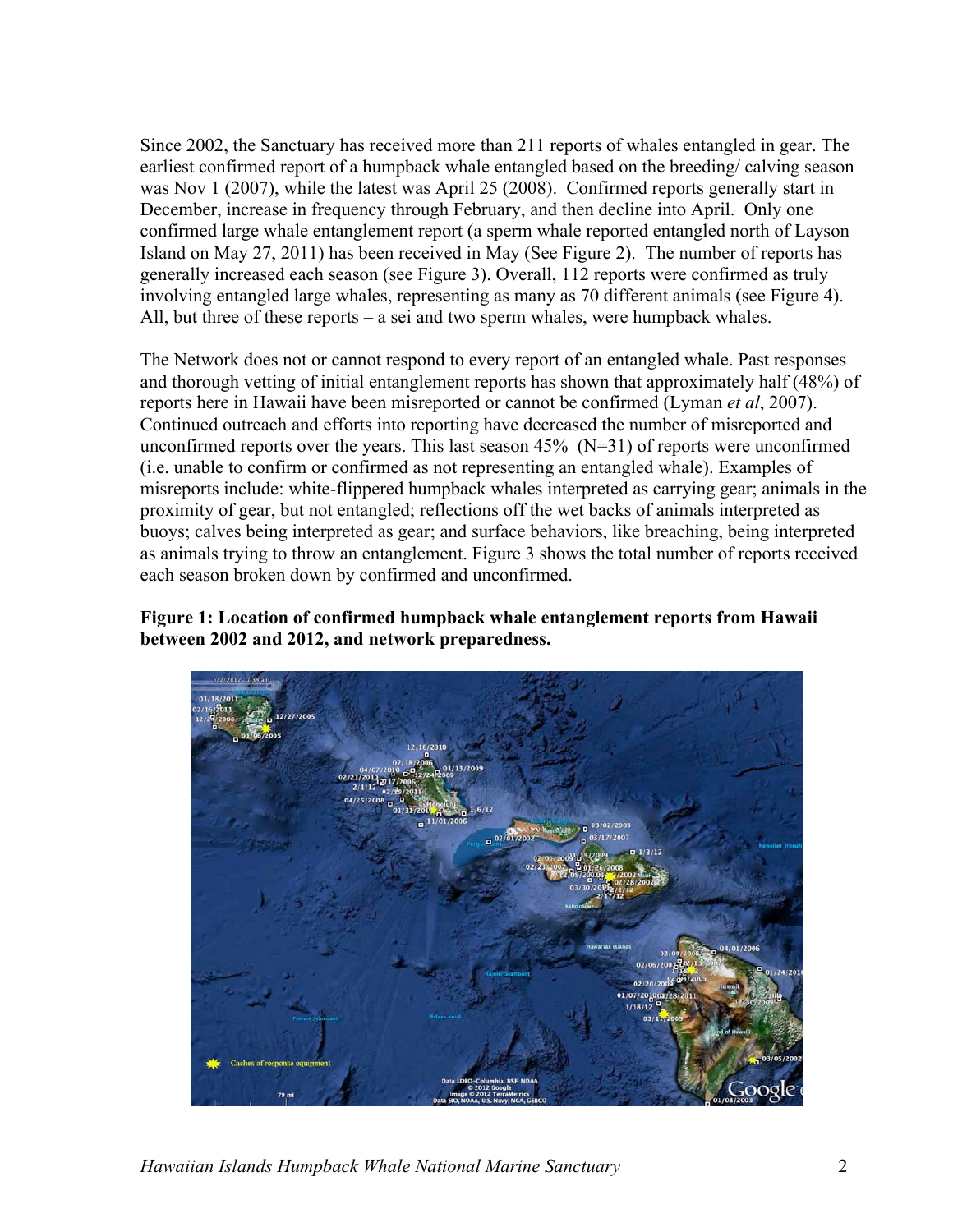late in the day; represent animals too far offshore, or in conditions that are not conducive (e.g. Since 2002, the Network has a mounted over 121 on-water or in-air responses. In those cases when an on-water response should and could be mounted, the network has a 35.6% success rate freeing entangled large whales of all or significant amounts of gear. Many reports come in too rough sea state) for mounting rescue efforts. However, the biggest contributor to an unsuccessful response is simply not re-locating the animal. If there is no standby vessel, then an entangled whale ends up being a rather large needle in an even larger haystack.



**Figure 2: Entanglement reports throughout the season (2002 – 2012).** 

Time of the season

**Figure 3: Large whale entanglement reports from Hawaii between 2002 and 2012.** 

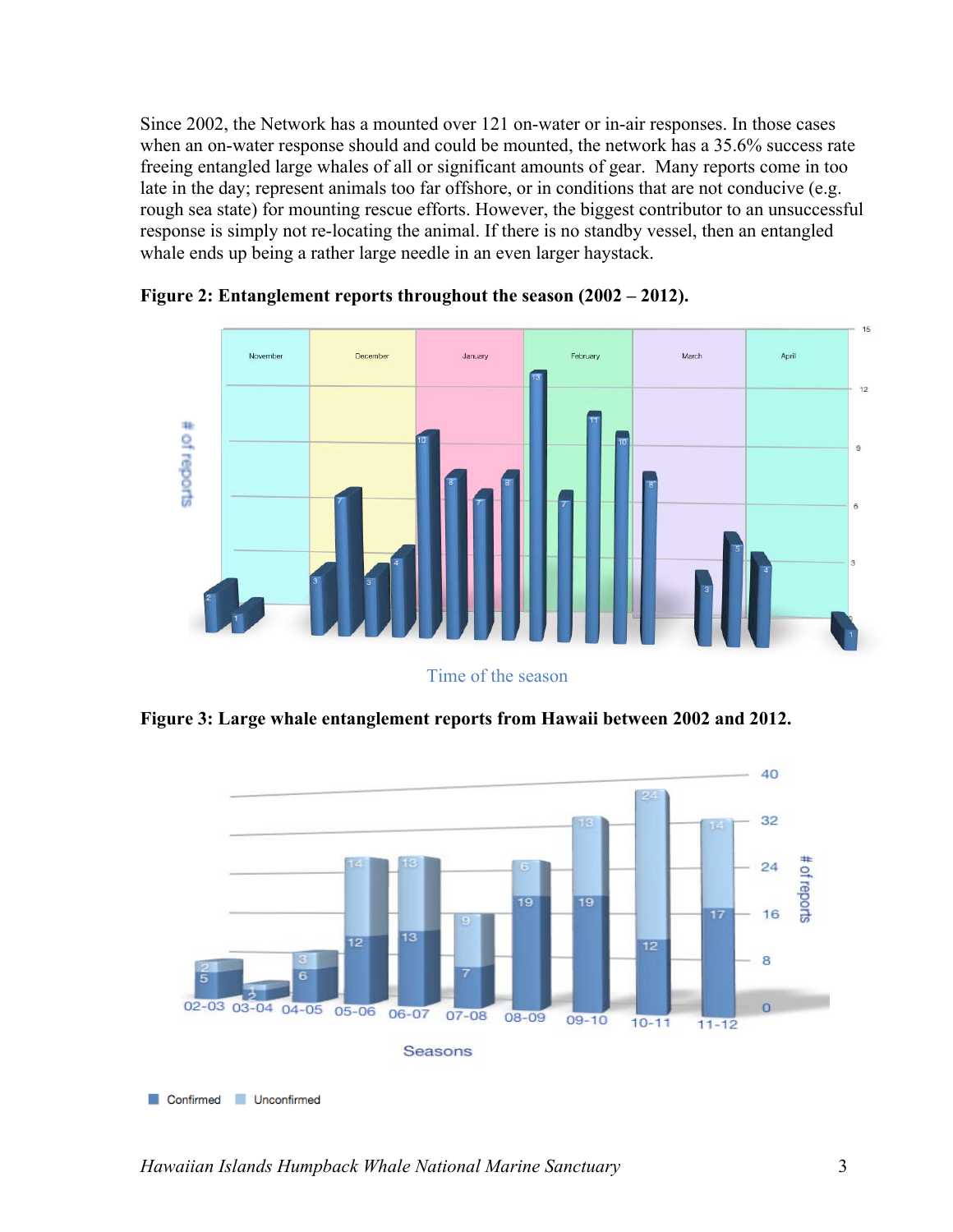**Figure 4: Number of confirmed animals reported entangled from Hawaii between 2002 and 2012.** 



**Figure 5: Number of responses to entangled whales in Hawaii between 2002 and 2012.** 



Since 2003, the Network has removed over  $6,700$  feet of entangling gear<sup>1</sup> from 16 whales (15 humpbacks and 1 sei whale) around the main Hawaiian Islands. Animals have been confirmed entangled in local fishing gear (traps and monofilament), mooring gear, marine debris, and actively fished gear set as far away as Alaska. To date, 10 humpbacks reported entangled in Hawaii have been confirmed to have gear from Alaska. Seven (7) of the reports of Alaska gear were commercial trap gear. The greatest known straight-line distance (accounting for obstacles)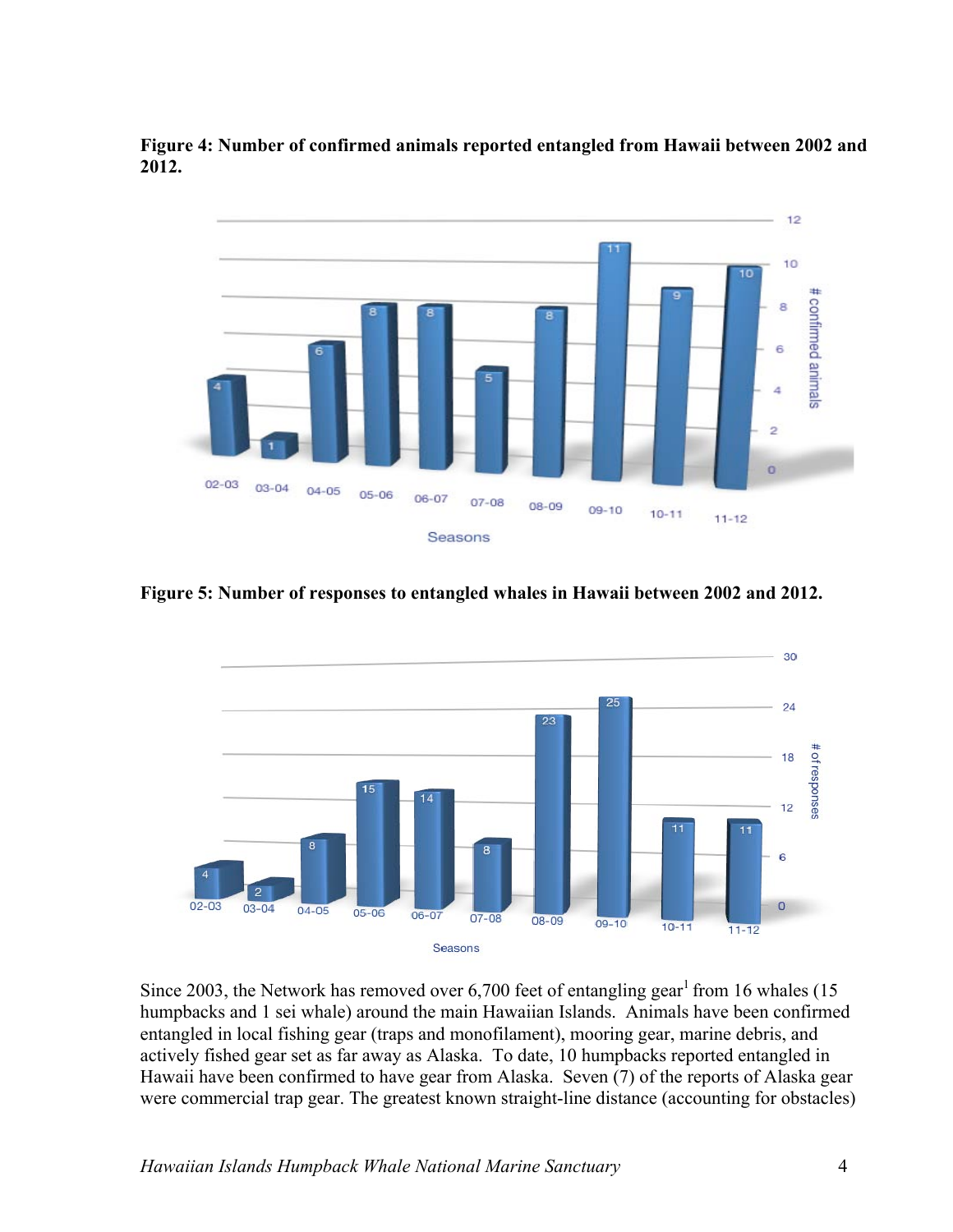a whale carried gear is over 2,450 nm (between Wrangell, Alaska and the island of Maui). Over the last several years the number of entanglements involving local pot gear has increased. To date, at least 8 animals have been reported entangled in trap gear set around the main Hawaiian Islands.

# **Figure 6: Percentage of gear types removed from or documented on entangled humpback whales off Hawaii between 2003 and 2012.**



Since 2001 the largest percentage of animals confirmed entangled have been juveniles (N=32). Many of these reports were received early in the season. Reports of juveniles are based on size, and thus may represent a degree of error (e.g. a small adult male may be reported as a juvenile). Adults were the next most frequent age class at  $30\%$  (N=21). Only 2 calves have been confirmed entangled in Hawaii since 2001 (see Figure 7).

# Figure 7: Age class<sup>2</sup> of humpback whales reported entangled in Hawaii between 2002 and **2012.**

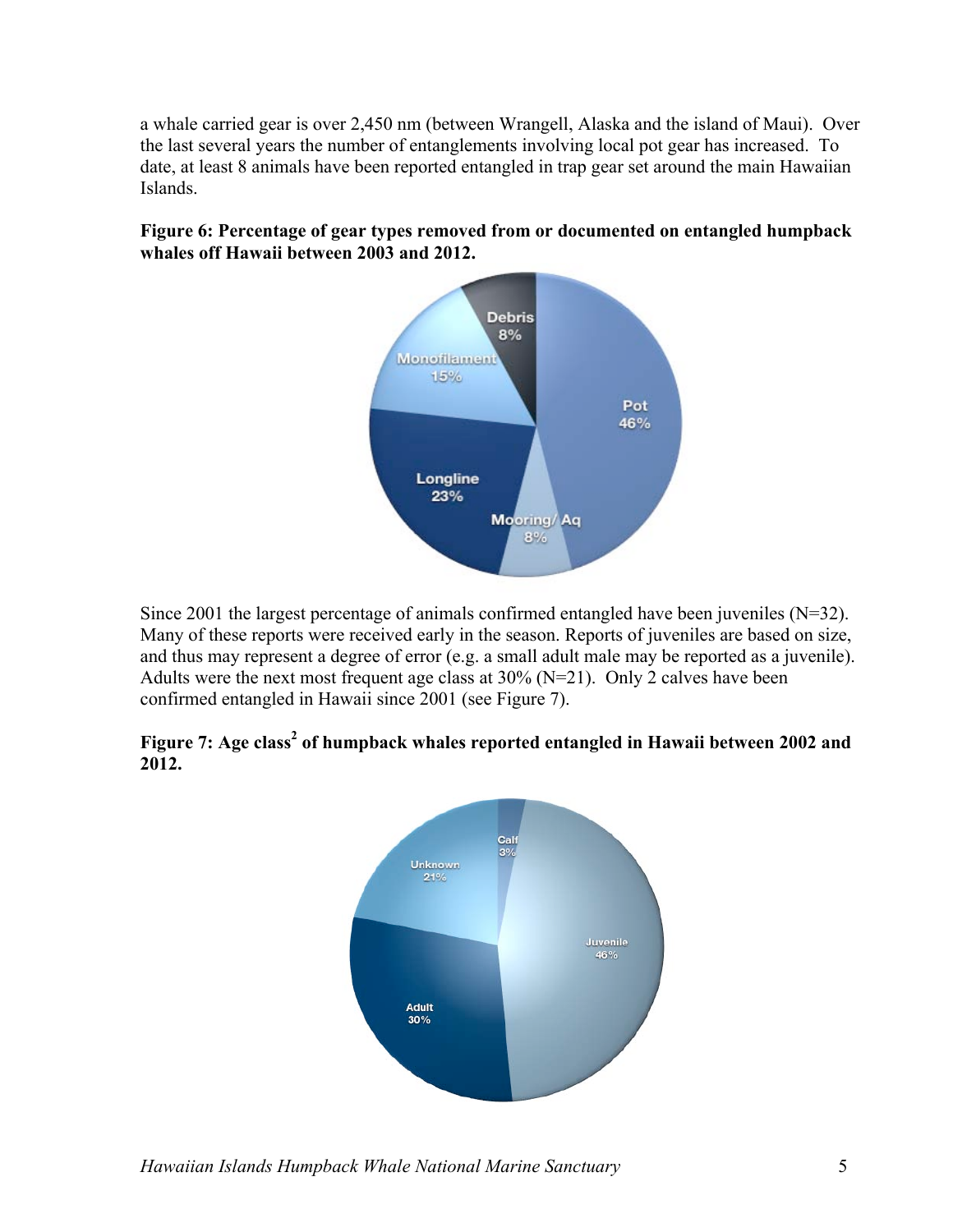# **2011-2012 season:**

 The 2011-2012 humpback whale season (November 1, 2011 – May 15, 2012) had the third reports were received. Seventeen (17) reports were confirmed and these amounted to at least 10 greatest number of large whale entanglement reports of any season since 2002. Thirty-one (31) different animals.

# **during the 2011- 2012 season Figure 8: Location of initial confirmed large whale entanglement reports from Hawaii**



 this season with 4 cases. There were 2 off Oahu, 1 off Kauai, 2 from the island of Hawaii, and The network mounted 6 on-water and 5 aerial response efforts. Three animals self-released or freed themselves of gear. Two animals were not candidates for disentanglement. One of the animals was essentially hooked in light gauge monofilament line and the other was over 1200 nm north of the islands. Four animals were never re-located during response efforts. One disentanglement effort towards a humpback whale off Maui was unsuccessful. Maui Nui (waters leeward of the island of Maui) had the most confirmed cases of entangled large whales 1 report representing Oceania (see Figure 8).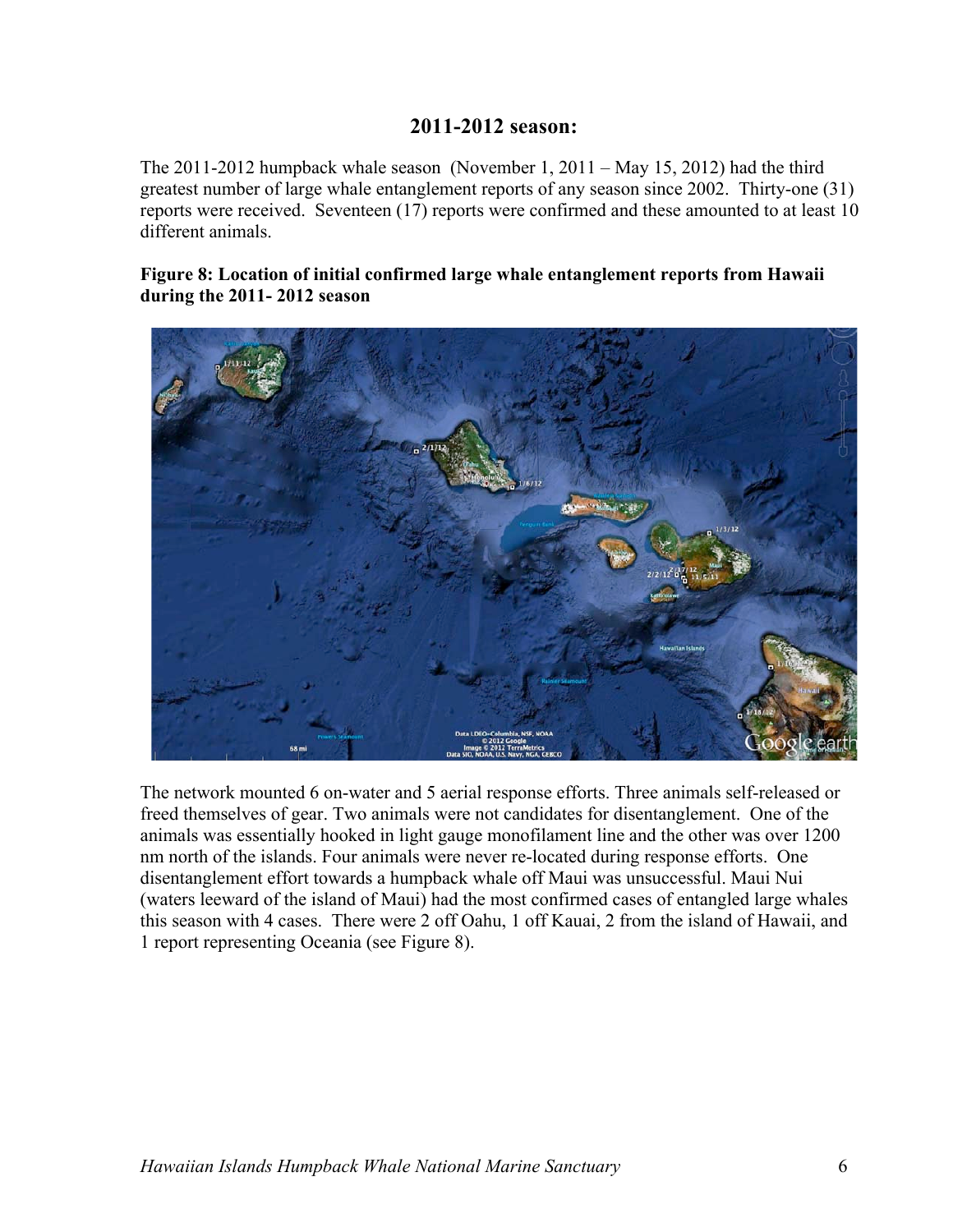

 **Figure 9: Number of entanglement reports by month for the 2011-2012 season** 

 **Figure 10: Number of entanglement reports by reporting source (2002-2012)** 

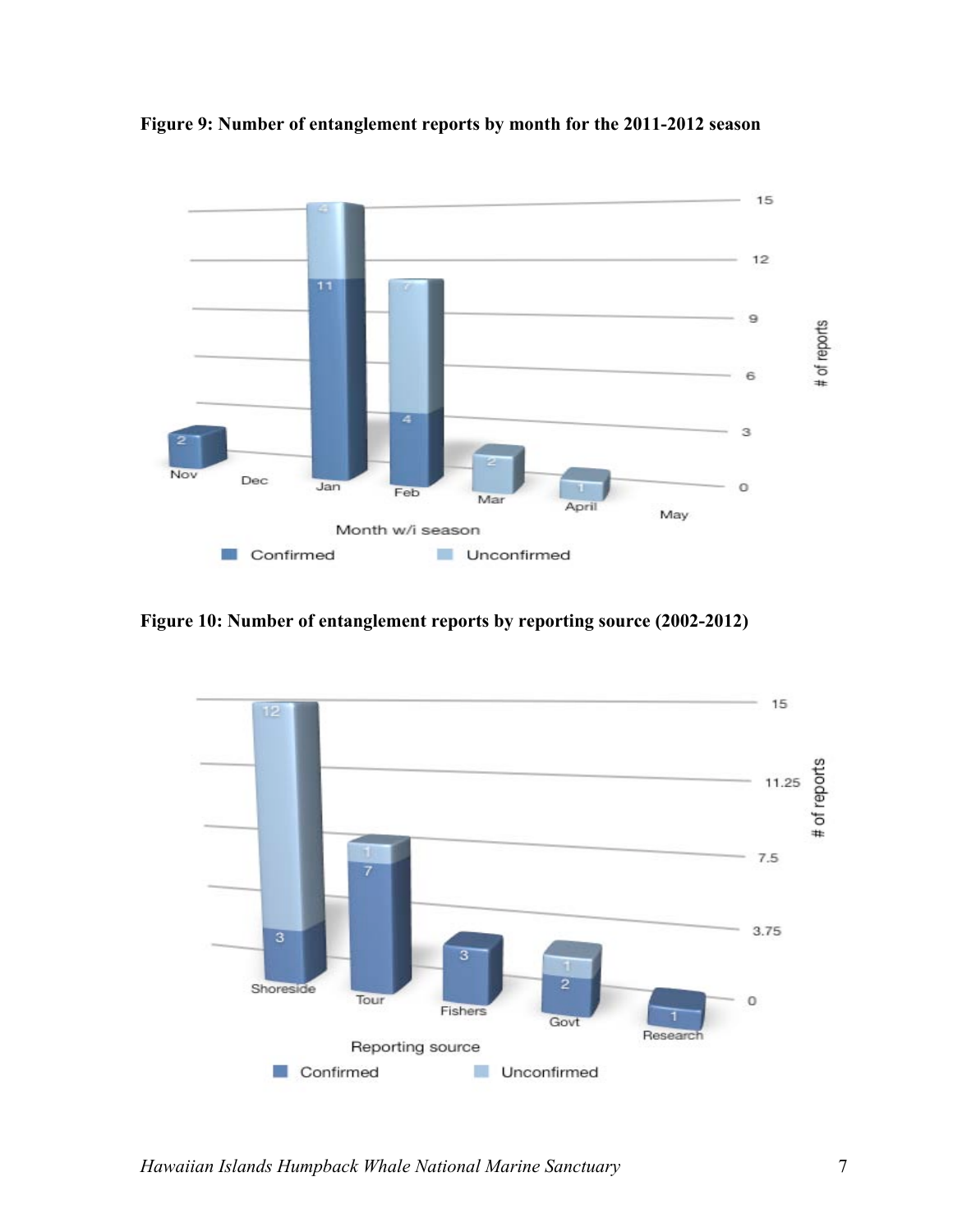Of the gear removed or documented on the animals this season, 1 was longline, 1 was monofilament (hook and line), 1 was local crab pot (trap) gear, 1 was likely pot gear from Alaska, 1 was mooring gear, and 5 were not identified (see Figure 11). This season 7 of the reports involved juveniles, 2 were adults, and 1 was unknown.





**Figure 12: Amount of outreach and training targeted towards entanglement threat and response (2002 – 2012) in Hawaii.** 



*Hawaiian Islands Humpback Whale National Marine Sanctuary* 8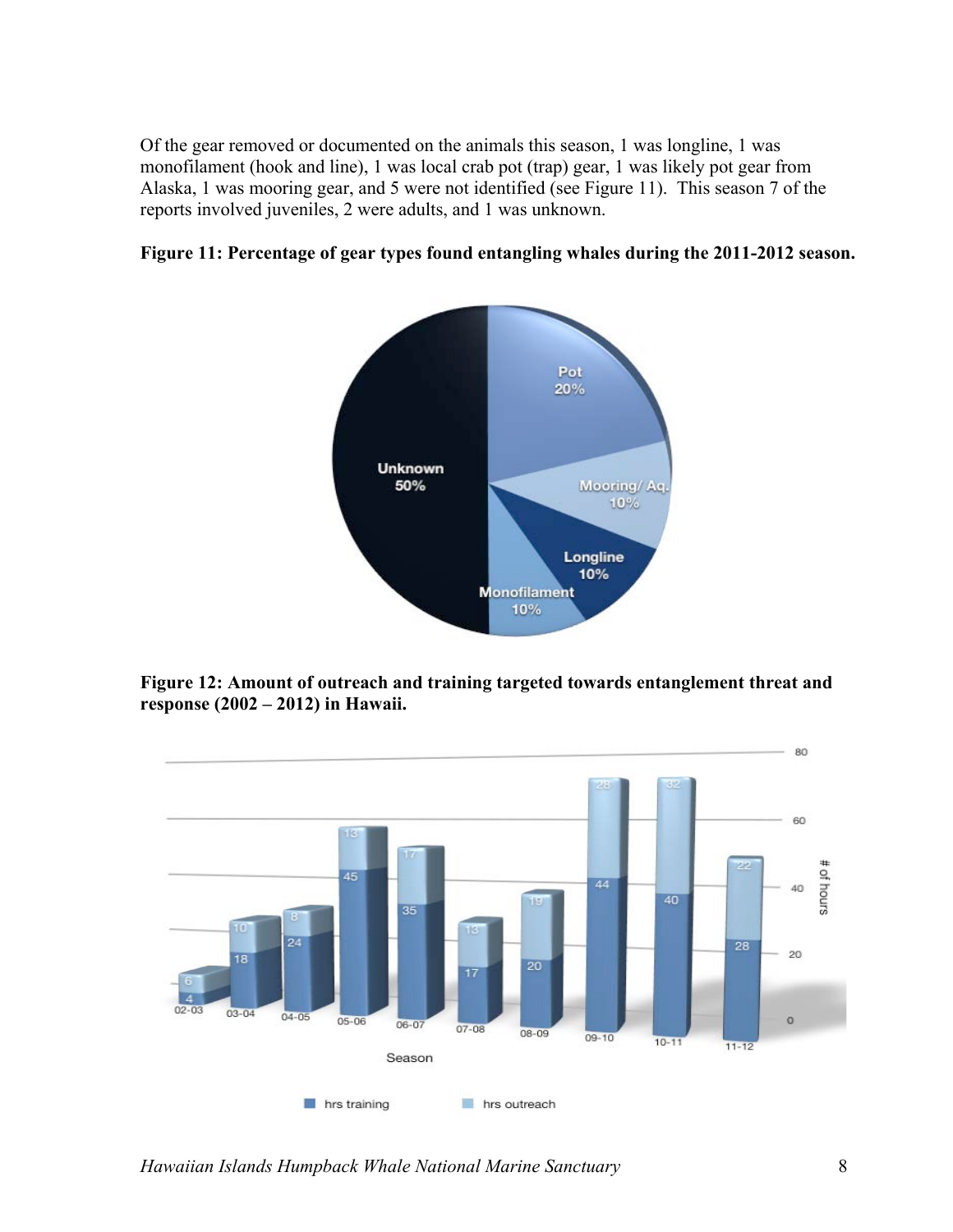### **The season was unique in several ways:**

 (see Figure 9). The latter half of the season was unusually quiet. 1. While January and February are peak report months, with February typically edging out January, this season almost all the reports were received in January and only a few in February

several animals freed themselves of the gear prior to any response effort. 2. The number of reports and number of entangled animals were on par with recent seasons; however, the numbers of opportunities to respond were fewer. The fewer responses may have been due in part to lack of standby support, location of reports (remoteness), and fact that

3. While the number of responses was lower, there was a higher percentage that involved aerial assets. The US Coast Guard once again lead the effort, but the Civil Air Patrol was also instrumental in providing aerial support towards large whale entanglement response.

# **Summary of 2011-2012 season disentanglement reports and efforts:**

 • Thirty-one (31) reports of entangled whales were received this season (14 unconfirmed and 17 confirmed).

• As in the past, shore-side reports were typically unconfirmed (12 of the 14 unconfirmed cases)

• Fishers, tour operators, and researchers continue to be the most reliable reporters (11 out of 12 confirmed)

• As many as 10 humpback whales were confirmed entangled in gear, which represents the third highest number of animals reported within a season.

• Six (6) of the entangled whales were initially sighted within Sanctuary waters.

 • Maui Nui waters had the most reports (1 of Kauai, 2 off Oahu, 4 off Maui, 2 off Big Island, and 1 Oceania).

• Seven reports involved juveniles, 2 were adults, and 1 unknown.

• There were 11 responses mounted, which was equal to last season, but down overall.

 • Responses represented 6 on-water and 5 aerial efforts. Aerial responses represented a higher percentage of response efforts when compared to the past with nearly half the response efforts.

• USCG and Civil Air Patrol made up the aerial response effort.

• Overall there was a large aerial component to season's reporting and response. Four (4) aerial platforms (3 –tour and 1 private) reported entangled whales, while 5 aerial platforms (3

– USCG and 2 Civil Air Patrols) responded to entangled whales.

• The United States Coast Guard mounted at least 9 responses towards entangled whales, or mounted a surface or aerial-based effort in 100% of cases

• DLNR were involved in 2 response efforts.

• Six (6) trained network members got hands-on experience in large whale entanglement response (e.g. disentanglement or tagging efforts).

• Research organizations, Hawaii Whale Research Foundation/ Dan McSweeney, Hawaii Marine Mammal Consortium, NOAA's Pacific Islands Fisheries Science Center, Liquid Robotics, and Hawaiian Islands Humpback Whale National Marine Sanctuary assisted on response efforts.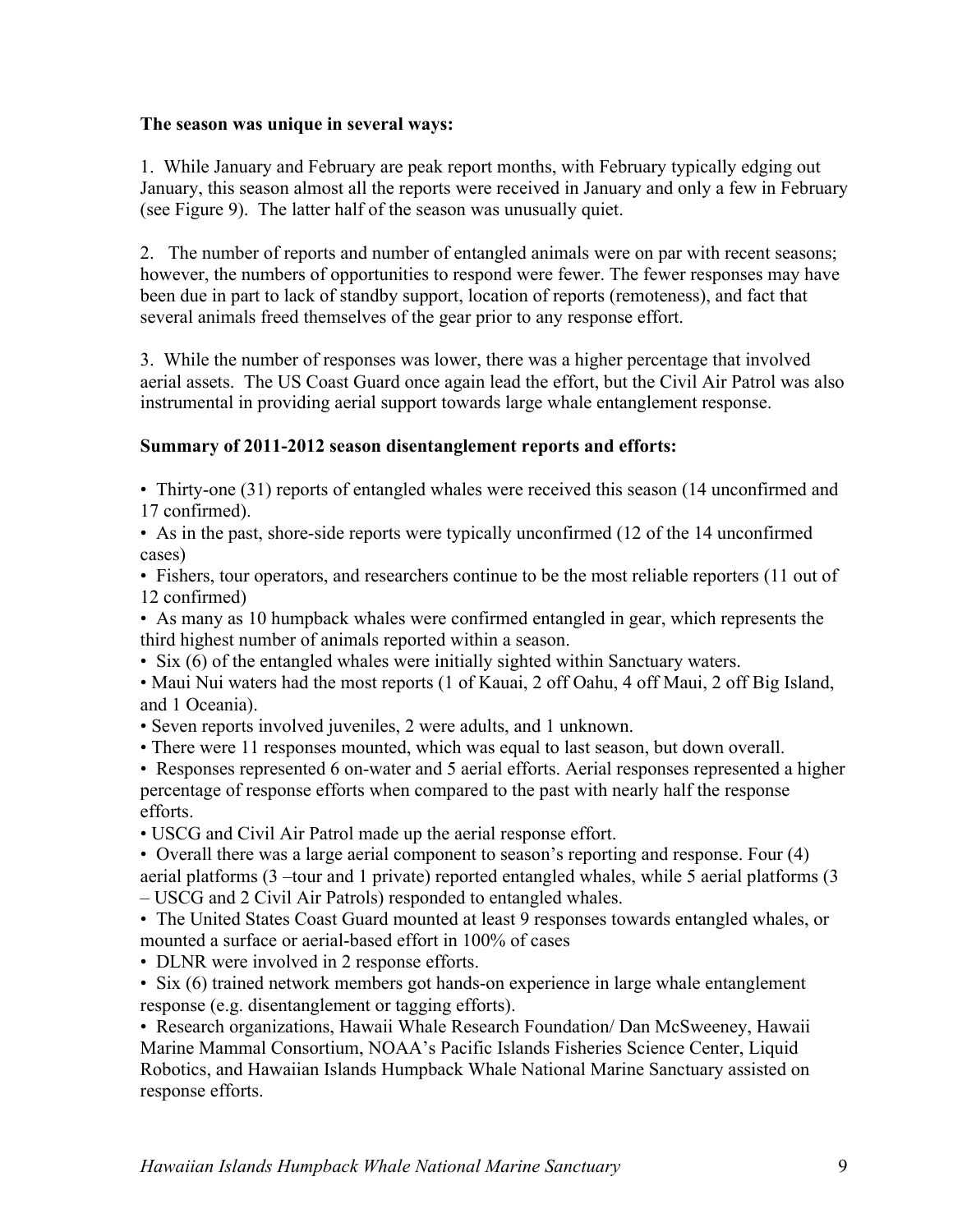monitoring of animals. • Tour industry platforms from Seafire Snorkelling Adventures, Pacific Whale Foundation, Blue Hawaiian Helicopters, Sunshine Helicopters, Holoholo Charters, Capt. Andy's Tours, Blue Dolphin Tours, Napili Explorer, Bubbles Below Charters, and Maui Diamond II Seasports, and Trilogy Excursions assisted and were instrumental in providing sightings and

 Sportfishing, and commercial fisherman, Dustin Akita) • Three fishing vessels reported and/or supported efforts (Maggie Joe Charters, Aikane

 Kahoolawe Island Reserve Commission (KIRC); the Civil Air Patrol (CAP); the US Navy Pacific Islands Fisheries Science Center, Office of Law Enforcement, and NOAA Corps. • Support was also provided by the United States Coast Guard (Kauai, Oahu, and Maui stations) and the USCG Auxiliary; Hawaii's Division of Aquatic Resources (Kona and Maui offices), the Department of Conservation and Recreation (DOCARE) and Ocean Safety; (PMRF); and NOAA's National Marine Fisheries Services' Pacific Islands Regional Office,

# **Case report of disentanglement efforts:**

# N. Davis/NOAA MMHSRP (permit #932-1905)

# **2/2/2012 Response to an adult humpback whale of Kihei, Maui:**

 approximately 15 feet behind the flukes as frayed ends. Three bundles of gear were along the likely represented 100s of feet of line and a significant amount of drag. The entanglement was An adult humpback whale was reported entangled in variety of medium to heavy gauge line (up to  $\sim$  3/4" diameter) by the dive vessel, Maui Diamond II, and later by other tour vessels in the area. The Coast Auxiliary also monitored the animal and obtained documentation. The entanglement originated from the mouth, forming a bridle over the back, before trailing left side of the mouth, at level of dorsal fin, and at the tailstock area. The total amount of gear likely more involved, or at least had changed over time, since fresh line scars existed across the back and the dorsal fin had been chafed down and notched. The pectoral flippers were not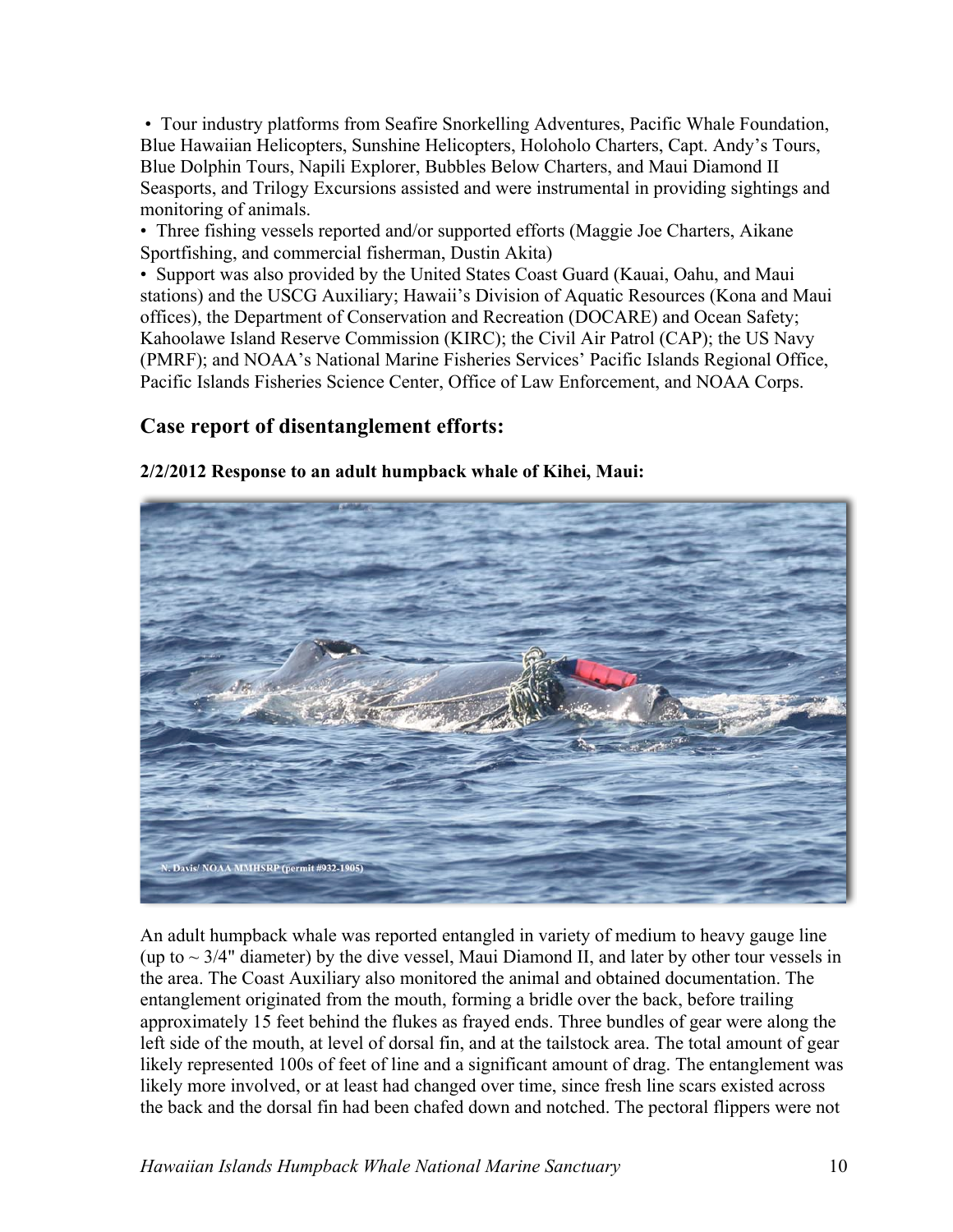believed to be involved and the tailstock was observed free of gear. Two red polyballs, likely representing primary and pickup buoys were at the dorsal fin area and tailstock respectively. Both had black numbered markings. The animal was mobile and just slightly emaciated, but otherwise in fair condition.



 evasive animal. The Sanctuary vessel, Koholā, joined the effort midday with authorized windline, and had so little gear trailing, that all attempts to grapple the gear failed. A rapid first response effort to assess, document and tag the animal was mounted by USCG and NOAA Fisheries. Assessment and documentation were successful, but the team was unable to grapple into the limited amount of frayed trailing gear attached to the increasingly responders made up of Sanctuary staff, NOAA Corp and tour industry on board. Efforts to grapple into the entangling gear for tagging and/ or disentanglement purposes continued until light failed. Unfortunately, the animal remained evasive, spent much of the time in the

 No other sightings/ reports were obtained on the animal, and the gear remained unidentified. The outcome of the case remains unknown.